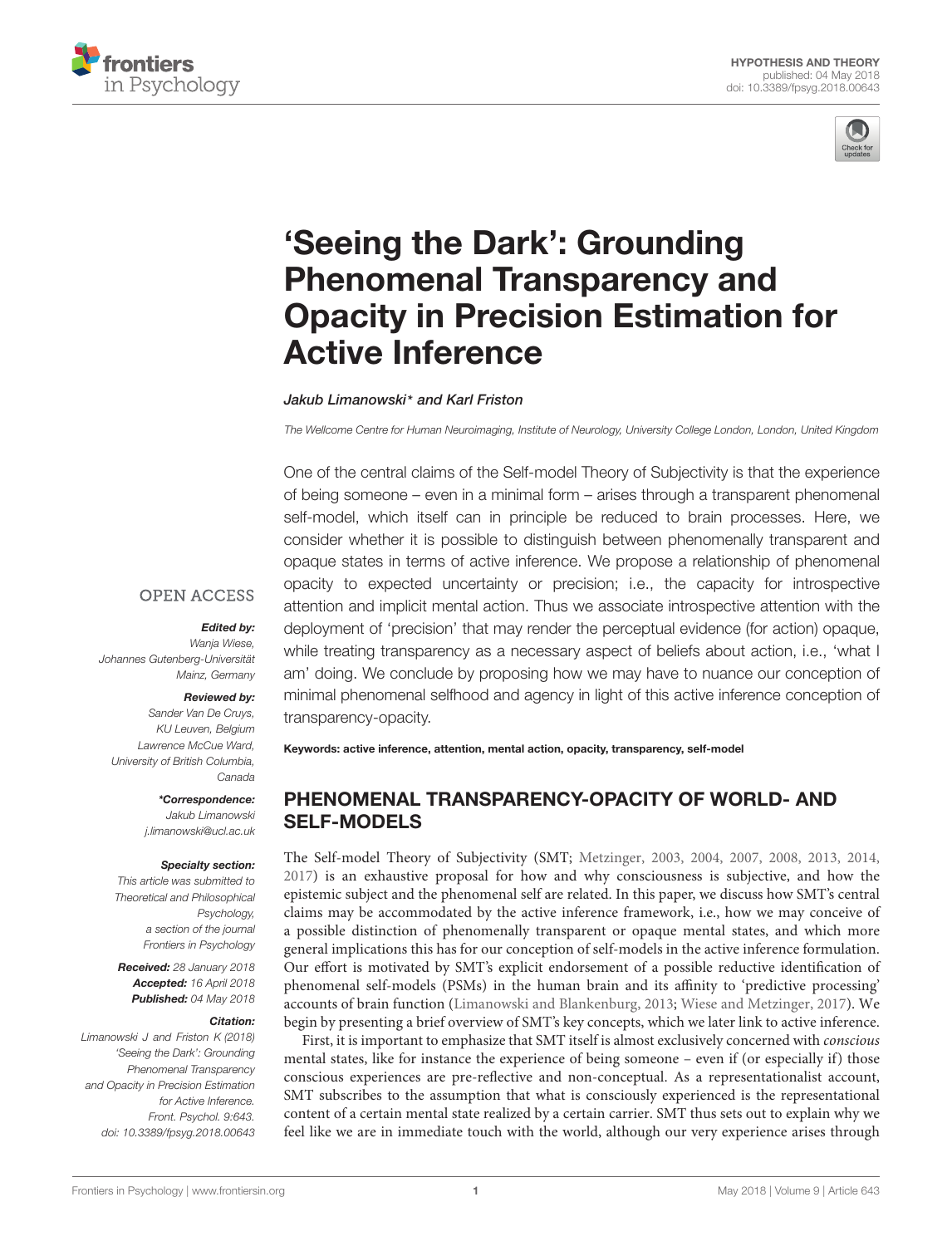operation on mental representations. SMT proposes that this is because the corresponding mental representations are phenomenally transparent to us. Transparency is a concept with some tradition that can metaphorically be understood as looking through a window onto the world, instead of looking at the window itself: we only access the representation's intentional content (something in the world which it is about) without noticing its non-intentional carrier properties (cf. e.g., [Moore,](#page-7-8) [1903;](#page-7-8) [Harman,](#page-7-9) [1990;](#page-7-9) [Tye,](#page-7-10) [1999;](#page-7-10) [Lycan,](#page-7-11) [2015\)](#page-7-11). [Metzinger](#page-7-3) [\(2008\)](#page-7-3) extends the traditional transparency notion by the claim that not (only) the carrier, but the 'construction process' of a phenomenally transparent mental representation is inaccessible to introspective attention – an inward-directed, sub-symbolic resource allocation within representational space [\(Metzinger,](#page-7-0) [2003\)](#page-7-0). Conversely, if its construction process is accessible, this particular mental representation will be phenomenally opaque. Thus, whereas the content of a transparent representation is experienced as something mind-independent in the world, phenomenal opacity is the converse experience of some mental content as being constructed by one's mind. Examples of opacity are thoughts (deliberately creating and using abstract representations), 'lucid' dreams (being aware that one is currently dreaming), or pseudo-hallucinations – whereby there can be gradual changes in transparency-opacity [\(Metzinger,](#page-7-0) [2003\)](#page-7-0). An important property of such a phenomenal transparency-opacity gradient is that it is a marker of 'epistemic reliability'; i.e., it reflects my subjective certainty that my experience is or is not made up by my mind [\(Metzinger,](#page-7-4) [2013,](#page-7-4) [2014\)](#page-7-5). Note, however, that whether an experience has this marker of epistemic reliability (i.e., it feels real) is independent of whether or not the experienced content is veridical (e.g., hallucinations can feel very real without being veridical, [Metzinger,](#page-7-5) [2014\)](#page-7-5) and likewise independent of the cognitive availability of the knowledge that mental contents are based on representational processes. I.e., we may know or believe that some mental content is based on an inner construction process – we may, for example, acquire such a belief or knowledge while reading Metzinger – but this does not mean that the construction process itself is introspectively accessible to us (cf. [Weisberg,](#page-8-1) [2005\)](#page-8-1). In other words, "one cannot 'think oneself out of' one's phenomenal model of reality with the help of purely cognitive operations alone" [\(Metzinger,](#page-7-0) [2003,](#page-7-0) p. 357), which implies that phenomenal transparency-opacity is 'cognitively impenetrable' (cf. [Fodor,](#page-6-0) [1983\)](#page-6-0) [1](#page-1-0) . Together, these properties make opacity one of our mind's most valuable tools, as it allows us to operate on representations that we know can be misrepresentations [\(Metzinger,](#page-7-0) [2003\)](#page-7-0).

Crucially, SMT builds on phenomenal transparency as an essential condition for phenomenal selfhood: just as a transparent world-model grants the experience of being in immediate touch with a world, a transparent phenomenal self-model (PSM) affords the experience of being in immediate relation to a self. By 'hiding' the representational process underlying the PSM, transparency lets the system – you – experience just the content of its PSM, e.g., a self-location inside a body with an associated geometrical sensory perspective. Thus, transparency leads to identification of the system with the content of its PSM [\(Metzinger,](#page-7-0) [2003,](#page-7-0) [2004\)](#page-7-1). This instantiation of phenomenal selfhood enables all higher forms of self-awareness. Most importantly, the content of a transparent PSM can be used as the 'subject component' in a phenomenal model representing the directedness of the subject (my consciously experienced 'self') to a consciously experienced 'object component'. This corepresentation of the self and the intentionality relation produces the experience of a 'strong' first-person perspective that makes consciousness subjective [\(Blanke and Metzinger,](#page-6-1) [2009\)](#page-6-1). If, finally, such a model is (transparently) supplied with the capacity to select specific portions of representational space by directing its introspective attention, the system experiences 'attentional agency' and experiences itself as an epistemic, 'knowing' self – the PSM has become an epistemic agent model (EAM, [Metzinger,](#page-7-3) [2008,](#page-7-3) [2013;](#page-7-4) cf. [Graziano and Webb,](#page-7-12) [2015\)](#page-7-12).

After this necessarily brief introduction, and in the hope that "a reductive identification of the PSM is possible" [\(Metzinger,](#page-7-3) [2008\)](#page-7-3), we will offer a description of processes realizing<sup>[2](#page-1-1)</sup> phenomenally transparent or opaque mental states in the active inference formulation. This will have implications for how we may or may not conceive of a possible implementation of PSMs, to which the transparency-opacity distinction is fundamental.

## PHENOMENAL TRANSPARENCY-OPACITY AS PRECISION ESTIMATION FOR ACTIVE INFERENCE

Active inference can be situated within a larger 'free-energy principle,' along which any living system will actively try to remain in a set of unsurprising states by performing inference; i.e., model selection and inversion [\(Friston,](#page-6-2) [2010;](#page-6-2) cf. [Hohwy,](#page-7-13) [2013;](#page-7-13) [Clark,](#page-6-3) [2015\)](#page-6-3). The models in play here are generative models – probabilistic (predictive) mappings from causes (e.g., latent or hidden states of the world) to consequences (e.g., sensory observations, [Friston et al.,](#page-6-4) [2017a\)](#page-6-4). If stacked, they yield a deep or hierarchical generative model (HGM), in which higher levels contextualize lower levels, and lower levels provide evidence for higher levels. In this scheme, free energy minimization corresponds to maximizing Bayesian model evidence, which implies a notion of 'self-evidencing' (i.e., a Bayesoptimal model – a free energy minimizing agent – will always try to maximize evidence for itself, [Hohwy,](#page-7-14) [2016;](#page-7-14) [Kirchhoff et al.,](#page-7-15) [2018\)](#page-7-15). The HGMs of interest in this paper are implemented in the human brain (for the detailed neuroanatomical implementation, see [Bastos et al.,](#page-6-5) [2012;](#page-6-5) [Friston et al.,](#page-6-4) [2017a,](#page-6-4)[b,](#page-7-16)[c;](#page-7-17) [Parr and Friston,](#page-7-18) [2017a](#page-7-18)[,b\)](#page-7-19).

Under a popular algorithmic scheme known as predictive coding [\(Srinivasan et al.,](#page-7-20) [1982\)](#page-7-20), free energy ('surprise') is

<span id="page-1-0"></span><sup>&</sup>lt;sup>1</sup>Rather, one could speculate that phenomenal opacity may be a necessary condition for 'cognitive penetrability' – we thank a reviewer for this suggestion.

<span id="page-1-1"></span> $2$ The exact mind-brain relation is beyond the scope of this paper. Here, we simply try to identify the relevant physical (brain) processes in a meaningful way (cf. [Tye,](#page-7-10) [1999;](#page-7-10) [Seth,](#page-7-21) [2016\)](#page-7-21). This is not to dismiss the importance of subjective experience – on the contrary, we believe that insights from phenomenological analysis may help developing theories of brain function.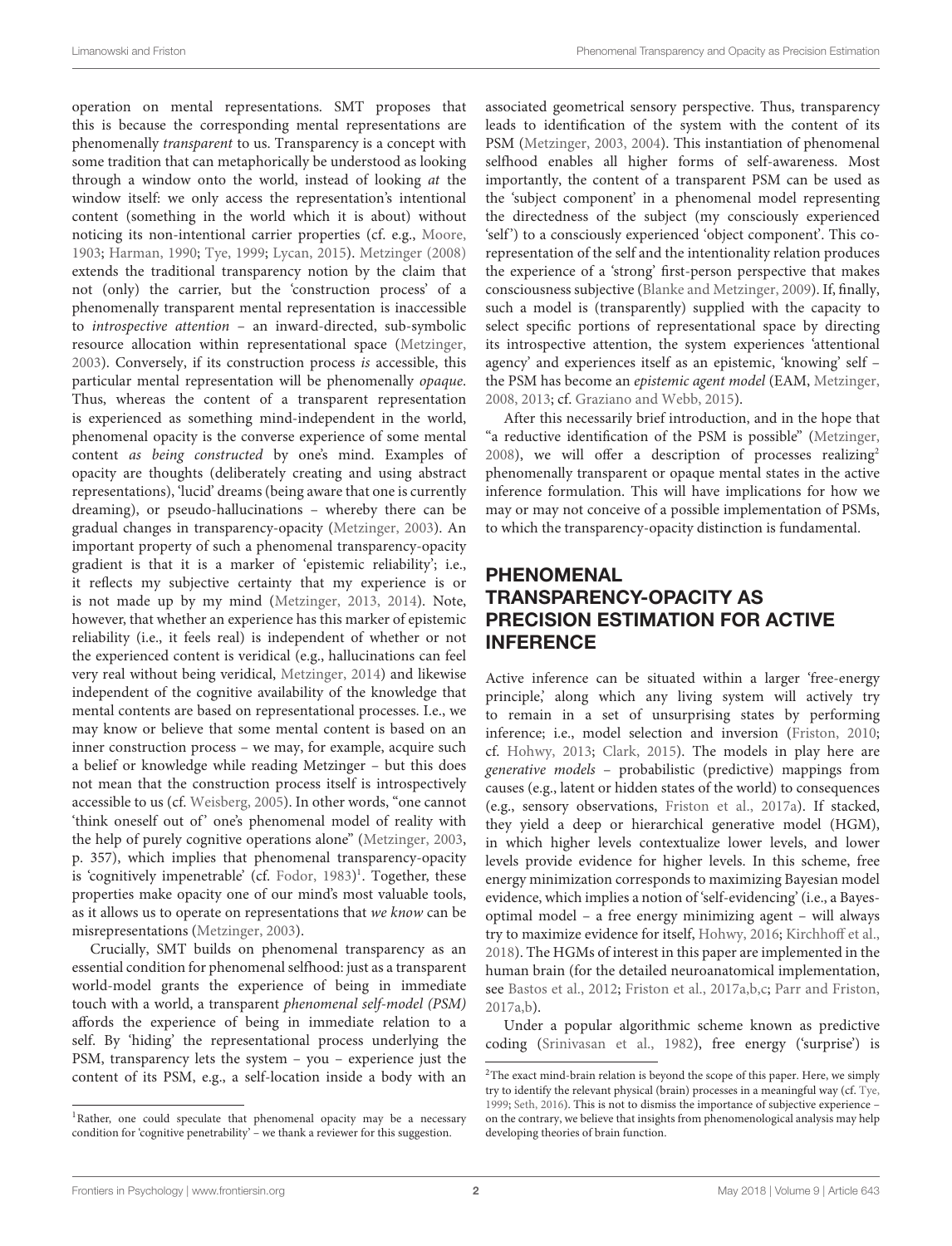approximated in the form of precision-weighted prediction error signals, which are passed from lower to higher levels to update the model's 'beliefs' about its environment, which in turn issue predictions to suppress prediction errors in lower levels [\(Friston,](#page-6-2) [2010\)](#page-6-2). Note that we use the term 'belief' to refer to a conditional expectation (i.e., probabilistic representation) encoded by neuronal activity, rather than in the folk-psychological sense. This hierarchical scheme of recurrent message passing notably implies that increasingly higher-level beliefs represent increasingly abstract states of the environment at increasingly broad time scales. In such deep architectures, balancing the relative dominance of prior beliefs or sensory evidence (i.e., prediction errors) across the entire hierarchy is accomplished by weighting the ascending prediction errors by their precision. This means precision has to be estimated and deployed (at each level of the hierarchy): a process that is equated with attention [\(Feldman and Friston,](#page-6-6) [2010\)](#page-6-6). Perceptual inference, under these principles, associates conscious experience with the 'explanation' for the sensorium that minimizes prediction error throughout the hierarchy [\(Hohwy,](#page-7-13) [2013;](#page-7-13) [Seth et al.,](#page-7-22) [2016\)](#page-7-22).

### Planning and Selecting Optimal Actions

Active inference extends this scheme by noting action offers another way to minimize prediction errors or surprise; i.e., sampling sensory data in a way that corresponds to the model's beliefs. Acting thus involves both generating a prediction of the sensory input expected to result from intended movement, and 'fulfilling' this prediction by executing the movement, thus effectively suppressing a prediction error signal that would otherwise emerge [\(Friston et al.,](#page-6-7) [2010;](#page-6-7) [Adams et al.,](#page-6-8) [2013a;](#page-6-8) [Brown](#page-6-9) [et al.,](#page-6-9) [2013;](#page-6-9) [Seth and Friston,](#page-7-23) [2016\)](#page-7-23).

Crucially, active inference must also entail the selection of optimal actions, i.e., it must include beliefs about which course of action will be optimal in a given context. Hence the agent's model must be able to entertain 'counterfactually rich' representations; i.e., beliefs about several alternative potential actions and the states of affairs that these actions would bring about [\(Friston et al.,](#page-6-10) [2014,](#page-6-10) [2017c;](#page-7-17) [Seth,](#page-7-24) [2014;](#page-7-24) [Pezzulo,](#page-7-25) [2017;](#page-7-25) cf. [Powers,](#page-7-26) [1973/2005\)](#page-7-26). This issue has recently been addressed by a formulation of an active inference in terms of minimizing expected free energy under different courses of action [\(Friston et al.,](#page-7-16) [2017b](#page-7-16)[,c;](#page-7-17) [Parr and](#page-7-18) [Friston,](#page-7-18) [2017a,](#page-7-18)[b\)](#page-7-19). This is formally identical to Bayesian model selection among potential courses of action (i.e., policies), based on their expected free energy (evaluated in the light of prior beliefs and preferences, [Parr and Friston,](#page-7-19) [2017b\)](#page-7-19). Policy selection thus entails selecting a sequence of actions, whose effects on state transitions will be more or less precise.

This has an important implication, from which much of our argument follows: policies necessarily entail a specification of the precision of (action-dependent) changes in hidden states that we are trying to infer. Formally, this means policies or beliefs about action entail expectations about precision. Therefore, expectations about precision are an inherent part of a policy. Heuristically, this means placing confidence in the consequences of action is an inherent part of the policies from which we select our actions. This implies that we cannot place confidence in our policies because this would induce another policy (of policies)

and an infinite regress<sup>[3](#page-2-0)</sup>. In what follows, we will consider the deployment of expected precision or confidence, entailed by policy, in terms of introspective attention and 'mental' action.

# Opacity, Attention, and Precision

Recall that according to SMT, the defining characteristic that disambiguates phenomenally transparent and opaque representations is that the construction of opaque representations is amenable to introspective attention, an inward-directed form of resource allocation onto specific parts within my internal reality-and-self-model [\(Metzinger,](#page-7-0) [2003\)](#page-7-0). This distinction affords a simple formulation in terms of active inference, where attention is mediated by assigning greater or lesser precision to prediction errors at various levels of hierarchical processing. Importantly, this precision itself has to be predicted; implying that we have (first-order) representations of the (secondorder) precision of hierarchically subordinate prediction errors. From the perspective of predictive coding, this means that we also have to infer the deployment of precision which, in a hierarchical setting, starts to look like attention [\(Feldman and](#page-6-6) [Friston,](#page-6-6) [2010\)](#page-6-6). In enactive formulations of predictive coding (i.e., active inference), descending predictions prescribe action. In terms of descending (first-order) predictions of content, this is usually cast as controlling motor (and autonomic reflexes) through descending proprioceptive or interoceptive predictions, respectively [\(Adams et al.,](#page-6-8) [2013a;](#page-6-8) [Seth and Friston,](#page-7-23) [2016\)](#page-7-23). However, we can apply exactly the same principles to descending predictions of precision and thereby understand the active deployment of precision weighting as a form of 'mental action' that has exactly the look and feel of introspective attention. This argument rests on an assumed similarity of introspective and 'perceptual' attention (as implied by most transparency accounts, e.g., [Harman,](#page-7-9) [1990;](#page-7-9) [Metzinger,](#page-7-0) [2003\)](#page-7-0); consequently, introspective attention is seen as a special case of the general mechanism of precision estimation applied to conscious mental representations. In this sense, there is a nice wordplay one could engage in following the etymology of 'opacity' (from Latin opacitas, from opacus 'darkened'); i.e., that we can 'see the dark' – where holding beliefs (i.e., posterior expectations) about our very low precision enables phenomenal opacity.

The notion that our capacity to entertain opaque percepts depends upon expectations of precision has some interesting – and possibly fundamental – implications for perceptual inference. In particular, it means that part of our inference comprises (first-order) expectations about (second-order) precision or confidence. The question then arises (cf. [Metzinger,](#page-7-6) [2017\)](#page-7-6) what sorts of representations are the subject of mental actions, i.e., which prediction errors are subject to introspective attention. The answer clearly depends upon the architecture of the generative

<span id="page-2-0"></span> $3$ This should not be read as saying policies per se do not have a precision. It is perfectly possible to have precise or imprecise beliefs over policies. Indeed, the neuromodulator dopamine appears to have an important role in optimizing the precision of beliefs about policies [\(Friston et al.,](#page-6-10) [2014\)](#page-6-10). What we are saying here is that the precision of policies cannot be predicted, because this would require another policy to generate the predictions – and so on ad infinitum. This can be nicely linked to SMT's idea that a transparent mental self-model avoids an infinite regress of self-modeling that would occur under opacity of the modeling process [\(Metzinger,](#page-7-1) [2004\)](#page-7-1).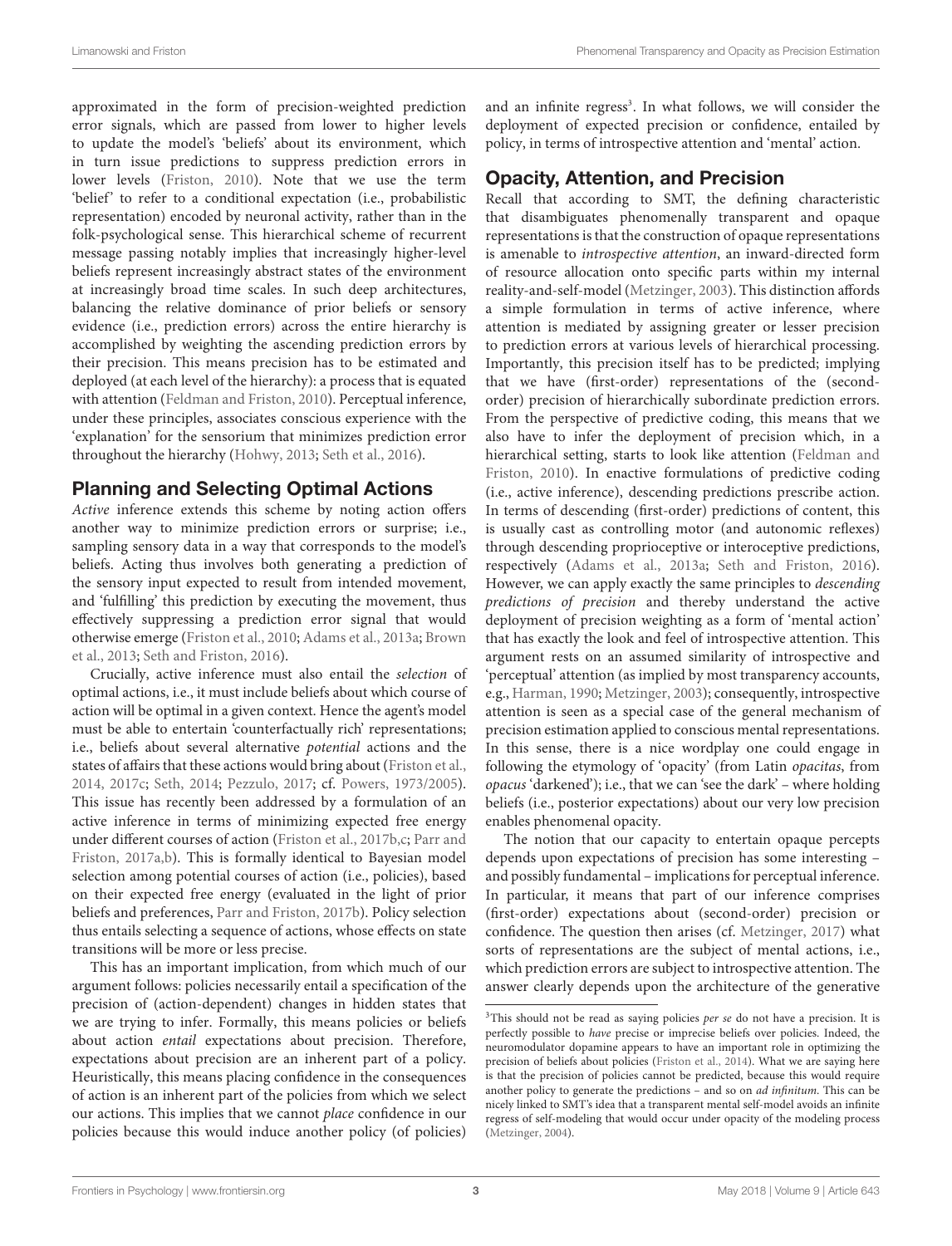model. In terms of perceptual inference about states of the world, attention would be manifest either endogenously or exogenously in terms of precision weighting at intermediate and lower (sensory) levels of hierarchal processing, respectively. This implies that the associated perceptual beliefs or representations, by nature of their construction, have the capacity to lose phenomenal transparency and become opaque – simply because they are the product of introspective attention. One might now ask whether all precision weighting constitutes a form of mental action. If mental action is the deployment of top-down precision control then the answer would be no. This is because local optimization of precision (e.g., those processes associated with neurobiological adaptation and contrast gain control) does not necessarily entail any descending predictions of precision from higher levels. Put simply, mental action – in this setting – is just the broadcasting of predictions of precision to lower levels, where these predictions constrain and select ascending prediction errors.

The argument presented here speaks to SMT, in that it links opacity to the deployment of introspective attention (precision) to any hierarchical processing level currently informing a certain belief (a percept or a concept). Note that we are concerned with the predictive top-down deployment of precision – not with the precision of the high-level belief (perceptual content) itself; this fits nicely with the fact that increasing attention to a percept – a hallucination, for instance – does not necessarily make it appear more or less 'mind-independent.'[4](#page-3-0) Further, on this view opaque representations require computational effort; i.e., they bind attentional resources, which opens up an interesting link to experiences like being 'lost in thought' or vivid mental imagery (e.g., [Schooler et al.,](#page-7-27) [2011\)](#page-7-27). It also suggests that opacity, due to its computational cost, is not the default operating mode of (conscious) inference, and that this remarkable capacity has developed quite late (phylo- and ontogenetically, [Metzinger,](#page-7-0) [2003,](#page-7-0) [2008\)](#page-7-3). In other words, we can assume that conscious states resulting from inference have the phenomenal quality of transparency per default.

There are cases in which sensory evidence can trigger a loss of transparency – i.e., a revision of beliefs about precision. Such subjectively surprising changes from transparency to opacity encompass, for instance, reaching 'lucidity' in a dream (i.e., becoming aware that one is dreaming), or certain stress situations; e.g., after accidents, when somehow everything about the situation seems 'unreal' [\(Metzinger,](#page-7-0) [2003,](#page-7-0) [2008\)](#page-7-3). I can, of course, also act to test whether some percept is 'real'; such as when I recognize a visual percept as an afterimage because its position is not invariant to my eye movements. The latter case fits well with [Seth's](#page-7-24) [\(2014\)](#page-7-24) related proposal that the perceived 'realness' of objects depends on the identification of features invariant to some potential (counterfactual) manipulation of the object.<sup>[5](#page-3-1)</sup> Accordingly, if I cannot form a counterfactually

'rich' model of an object, i.e., if I cannot encode a range of sensorimotor expectations about it, this object will seem 'unreal' to me (Seth, ibd.). Here, an interesting link to our proposal is that counterfactual richness of sensorimotor expectations is determined by the 'temporal thickness' of the planning process, as discussed in the next section.

In more dramatic cases, inference about precision may itself be compromised and produce abnormal experiences; e.g., in derealization or depersonalization (cf. [Metzinger,](#page-7-0) [2003;](#page-7-0) [Seth](#page-7-29) [et al.,](#page-7-29) [2012\)](#page-7-29) or altered states of consciousness [\(Millière,](#page-7-30) [2017\)](#page-7-30). These conditions may provide further insight into predictive coding formulations of the transparency-opacity distinction as resting upon introspective attention and posterior beliefs about the precision of perceptual prediction errors. On this view, derealization and related phenomena (such as hallucinosis, [Friston,](#page-6-11) [2005\)](#page-6-11) can be described in terms of a pathological or pharmacologically induced change in the precision of perceptual prediction errors (e.g., through the use of psychedelic drugs). Because this precision is itself inferred, there will be a necessary belief updating about precision at higher levels that may destroy phenomenal transparency; leading to an experience that departs radically from prior beliefs. Technically, predictive coding will drive posterior expectations about precision at higher levels in a way that violates prior expectations about the precision or attentional salience that would usually be afforded a sensory stream. This theme of aberrant precision control dominates many explanations of false perceptual inference in general – not only related to self-experience – and lack of central coherence in psychiatric syndromes such as organic psychosyndromes [\(Collerton et al.,](#page-6-12) [2005\)](#page-6-12), functional motor symptoms [\(Edwards et al.,](#page-6-13) [2012\)](#page-6-13), autism [\(Pellicano and Burr,](#page-7-31) [2012;](#page-7-31) [Van de Cruys et al.,](#page-7-32) [2014\)](#page-7-32), and schizophrenia [\(Adams](#page-6-14) [et al.,](#page-6-14) [2013b;](#page-6-14) [Powers et al.,](#page-7-33) [2016,](#page-7-33) [2017;](#page-7-34) interestingly, derealization and depersonalization are often concomitants of the prodromal phases of psychosis). However, we submit that the above cases should be seen as rare exceptions, in which inference underlying the generally evolutionary beneficial ability to operate on opaque representations has gone wrong.

In sum, the key implication of the above is that the phenomenological analysis of opacity can be supplemented by the formal (mathematical) analysis of active inference. If one subscribes to the definition of opacity as the capacity to infer or predict the precision or confidence afforded a percept, several key questions about phenomenal transparency-opacity and its relationship to phenomenal selfhood and agency can, in principle, be addressed. In what follows, we will offer some answers to these sorts of questions in terms of the hierarchical deployment of predictive precision.

# IMPLICATIONS FOR MODELS OF MINIMAL SELFHOOD AND AGENCY

As indicated above, there is one fundamentally important set of posterior beliefs that are both privileged and impoverished – in the sense that they can never be subject to introspective attention. These are the beliefs about policies or sequences of (overt and

<span id="page-3-0"></span><sup>&</sup>lt;sup>4</sup>However, one could conceive of cases where (abnormally) increased attention may lead to a loss of transparency; one such case may be the inhibition of normal motor function by increased attention to movement execution (see [Limanowski,](#page-7-28) [2017,](#page-7-28) for a detailed discussion).

<span id="page-3-1"></span><sup>5</sup>For some fine conceptual differences between Seth's sensorimotor notion and SMT's phenomenal transparency conceptualization, see [Metzinger](#page-7-5) [\(2014\)](#page-7-5).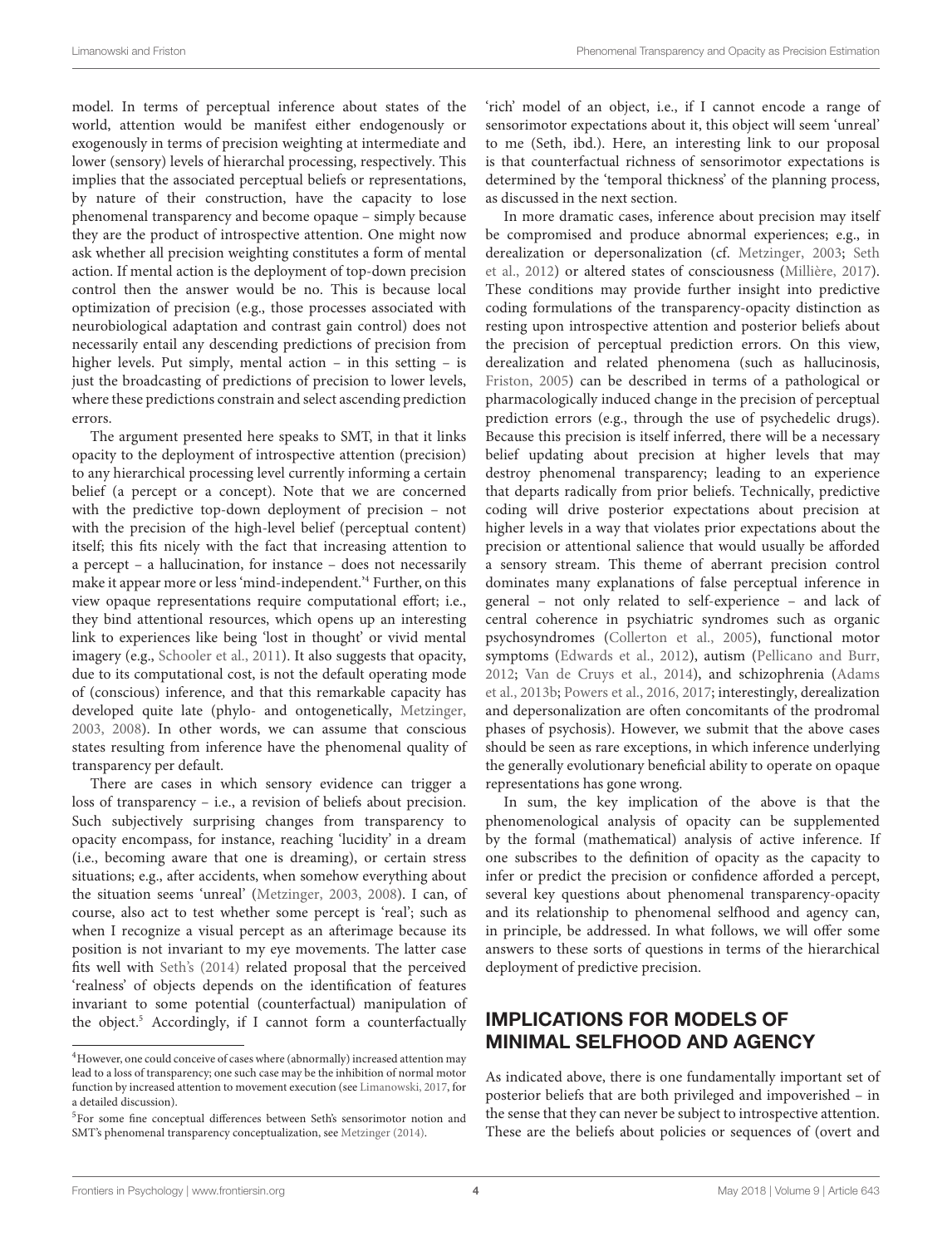mental) action that gather evidence from lower (perceptual) levels of hierarchical processing, because expectations about precision are an inherent part of a policy. Heuristically, this means placing confidence in the consequences of action is an inherent part of the policies from which we select our actions. This implies that we cannot, literally, place confidence in our policies. In other words, if the genesis of expectations about precision is, in and of itself, entailed in a (mental) action, beliefs about action cannot be subject to introspective attention. In other words, posterior beliefs about action are causes, not consequences, of introspective attention (and other actions). This suggests that beliefs about 'what I am' doing are unique, in the sense that they are necessarily transparent. This fits comfortably with SMT – in that these beliefs are inherently about the self and how the self is acting on the world.

One can unpack this argument further and identify examples of transparency that, in virtue of being prescribed by overt or covert action – can never become opaque. A nice example of this is the deployment of sensory precision during sensory attenuation [\(Brown et al.,](#page-6-9) [2013;](#page-6-9) [Limanowski,](#page-7-28) [2017;](#page-7-28) [Wiese,](#page-8-2) [2017a\)](#page-8-2). This is the converse of attention and an important aspect (on the current account) of mental action. For example, I cannot reverse saccadic suppression and manipulate the perception of optic flow during saccadic eye movements. I.e., active inference prescribes that if I commit to making a specific saccadic eye movement, I am also committed to saccadic suppression and the attenuation of prediction errors reporting optical flow during this eye movement. This commitment is entailed by the selection of the hypothesis 'I am making a saccade' and cannot be reversed until I select another action. Having executed the saccade, I am then committed to attending to the sensory impressions I have chosen to sample (e.g., to the 'redness' of the tomato) in a way that precludes attenuation of the relevant prediction errors. In short, beliefs about action whether overt or covert (attentional) are necessarily transparent – and are realized by active sampling of the sensorium that has transparency 'written into it.'

In other words, our argument is that a minimal sense of agency and selfhood cannot be rendered opaque in the way described above, because beliefs about my action are necessarily transparent. I.e., although we can recognize that the sensory evidence for what we are doing may violate prior expectations, beliefs about what we are doing and how we are actively engaging with the world remain unshaken – because it is these beliefs that generate the prior points of reference that enable us to experience our perception in an opaque fashion in the first place. In the following, we sketch how this argument may shed new light on previous conceptions of 'selfhood' within active inference.

In the last couple of years, several proposals of 'minimal' selfmodel implementations under a predictive coding scheme have been advanced [\(Seth,](#page-7-35) [2013;](#page-7-35) [Limanowski and Blankenburg,](#page-7-7) [2013;](#page-7-7) [Limanowski,](#page-7-36) [2014;](#page-7-36) [Apps and Tsakiris,](#page-6-15) [2014;](#page-6-15) [Ishida et al.,](#page-7-37) [2015;](#page-7-37) [Allen and Friston,](#page-6-16) [2016\)](#page-6-16). These proposals have in common that they treat the 'self' as a hypothesis within the HGM, which tries to maximize its evidence by minimizing prediction errors (via updating beliefs or by acting on the world). By the hierarchical nature of the underlying predictive coding architecture, these accounts have impressively explained the 'centeredness' of the model onto the 'self', and why higher levels of the (self-) model will be increasingly abstract, complex, and invariant; i.e., these high-level self-representations will be less likely to be affected by prediction error. The idea of a hierarchy of 'self' priors resonates with the often proposed idea of a non-conscious and bodily basis for higher forms of self-consciousness [\(Gallagher,](#page-7-38) [2000;](#page-7-38) [Gallese](#page-7-39) [and Metzinger,](#page-7-39) [2003;](#page-7-39) [Butz,](#page-6-17) [2008\)](#page-6-17).

The notion of 'control as inference' as presented here (i.e., minimizing expected free energy under different courses of action) affords a new view on these proposals. Notably, the representation of several possible policies for scenarios in such a scheme – each specifying an expectation of how the state of the world unfolds depending on my action – implies an explicit representation of (fictive) time [\(Friston et al.,](#page-6-4) [2017a\)](#page-6-4). Depending on how far into the future (and the past) this representation of fictive time extends, potential action policies will be temporally deeper or 'thicker.' Recently we have proposed an association of this temporal depth or 'thickness' of policies – the ability to plan and explore several possible futures using a 'thick' model of time – with the degree of consciousness it subtends: whereas nonconscious processes are stuck in the 'here-and-now' [\(Edelman,](#page-6-18) [2001\)](#page-6-18), conscious processes operate under a 'thick' model of the future with distant temporal horizons [\(Friston,](#page-6-19) [2017\)](#page-6-19). This speaks to definitions of consciousness as a memory-dependent process of 'protension' or 'mental time travel' in embodied agents [\(James,](#page-7-40) [1890;](#page-7-40) [Damasio et al.,](#page-6-20) [1996;](#page-6-20) [Edelman,](#page-6-21) [2003;](#page-6-21) [Seth,](#page-7-41) [2009;](#page-7-41) [Damasio,](#page-6-22) [2012;](#page-6-22) [Verschure,](#page-8-3) [2016;](#page-8-3) [Wiese,](#page-8-4) [2017b\)](#page-8-4). Note that this links the degree of consciousness to the temporal thickness of active planning (as inference), not the depth of perceptual inference. The temporal stability implied by hierarchical depth (cf. [Seth,](#page-7-41) [2009;](#page-7-41) [Dehaene et al.,](#page-6-23) [2017\)](#page-6-23) should therefore be distinguished from temporal thickness in the sense implied by active inference as planning. Whereas temporal stability increases hierarchically via increasingly broad time scales, temporal thickness describes how far into the future (and the past) I can project my course of action and its consequences, which can – in principle – operate on various (fictive) time scales. Although longer time scales at high levels of inference may imply a projection into a farther future (cf. [Hobson et al.,](#page-7-42) [2014\)](#page-7-42), the crucial point is that temporal thickness relates to an inference problem about control (my action), not about temporal invariance of the world.

Following this conception of active inference as planning, the modeling or hierarchical filtering processes described in the above predictive coding accounts of the self can now plausibly be conceived of as providing evidence for competing action policies – and thus inform Bayesian model selection processes that realize temporally thick planning. In turn, the selected policy will specify empirical priors that contextualize predictive coding at lower levels. To illustrate, it may help to refer to recent formulations of visual exploration using mixed (continuous and discrete state space) HGMs, in which the inferred eye position defines an additional hidden state that restricts possible future states and hence policy search [\(Friston](#page-7-16) [et al.,](#page-7-16) [2017b\)](#page-7-16). Certainly, a 'self-as-agent' prior will be much more elaborate and its restrictions more profound, and – if we assume that planning more complex actions relies on temporally thick models or deep policy searches – these processes should also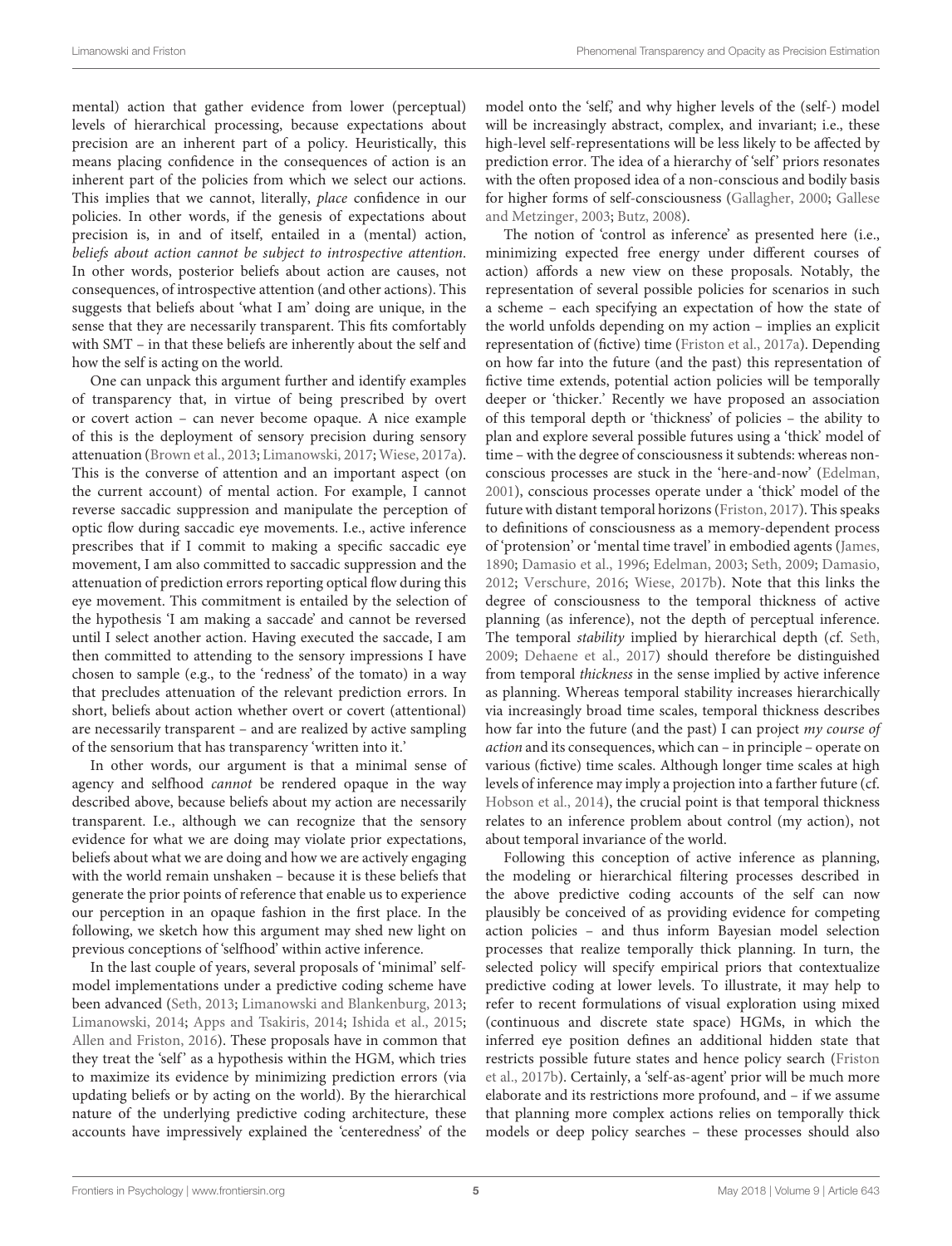be available to consciousness. Speculatively, one could relate this bidirectional exchange to the specification of a phenomenal 'unit of identification', i.e., the phenomenal property with which I currently identify [\(Metzinger,](#page-7-4) [2013\)](#page-7-4): top-down priors would constrain hierarchical predictive coding self-representations, which would in turn provide model evidence to policy (Bayesian model) selection defining beliefs about self-action – this would resonate with the active inference notion of 'self-evidencing' [\(Hohwy,](#page-7-14) [2016\)](#page-7-14).

Now, what can we say about opacity of self-models? Although there is good reason to assume that – like all conscious states – conscious self-representations will be transparent per default, self-representation is perhaps the most impressive example of our capacity to operate on opaque representations. This capacity enables us to reflect on ourselves and also on other selves, which is one of our essential distinctions from most (in its complexity, probably from all) other animals (cf. [Metzinger,](#page-7-3) [2008\)](#page-7-3). We should carefully distinguish these cases from the transparency of minimal selfhood as described above; note, for instance, that it is indeed much easier for us to render certain kinds of self-models opaque (e.g., I can revise my conception of 'my social self') than our (transparently experienced) minimal and bodily foundations – in fact, rendering minimal selfmodels opaque could have dramatic consequences ranging from pathological experience to complete destruction of the selfexperience [\(Metzinger,](#page-7-1) [2004;](#page-7-1) [Limanowski,](#page-7-28) [2017\)](#page-7-28). However, in principle a distinction between transparent and opaque selfmodels also makes sense for active inference – there should be similar opacity (precision) expectations that enable a cognitive 'distance' from the inferred self-representation by presenting the fact that it is itself a process (construction) of inference. One could argue that this 'distance' is a necessary component of perspective taking; literally so, in terms of projective geometries [\(Rudrauf et al.,](#page-7-43) [2017\)](#page-7-43).

This view speaks to the use of our (thick) temporal models of action and agency in the service of inferring the intentions of others. Hitherto, we have focused on posterior beliefs about causes of action associated with phenomenal transparency and necessarily implying a perspectival construction of the world. This can plausibly be associated with minimal phenomenal selfhood (especially when this perspective includes predictions about our own body and interoceptive inference). A different quality of self-consciousness may be accompanied by the (active) inference mandated by attribution of agency; namely, 'I did that' or 'you did that.' If certain creatures can use the repertoire of policies that they deploy for action selection to explain the actions of others, then we arrive at the Bayesian formulation of the mirror neuron system [\(Kilner et al.,](#page-7-44) [2007\)](#page-7-44). This brings with it an extra inference problem; namely, the attribution of agency. In other words, if we use the same models to explain our own behavior and the observed consequences of another's behavior, then we also have to carefully infer agency (in order to appropriately attenuate proprioceptive precision and preclude echopraxia, [Friston and Frith,](#page-6-24) [2015\)](#page-6-24). In sum, as soon as a generative model entertains the hypothesis of 'other creatures like me,' there must be a distinction between the consequences of action of self, versus action of another. One

might tentatively suggest that more elaborate forms of selfconsciousness rest upon the capacity to entertain hypotheses that (the consequences of) action can plausibly be ascribed to another – leading to the capacity for perspective taking and theory of mind.

# CONCLUSION AND OUTLOOK

We have presented a possibility to distinguish between phenomenally transparent or opaque states within the formulation of active inference; by suggesting transparency is a necessary aspect of beliefs about action that entail introspective attention, while the precision expectations that underwrite introspective attention have the capacity to render the perceptual evidence (for action) opaque. Our argument resonates with SMT in taking transparency as the default presentation mode of conscious experience, while opacity involves the deployment of additional computational resources; opacity as introspective attention within an internal construction process of representations that enables more elaborate forms of inference; and ultimately, the necessary transparency of minimal self-representations.

Our proposal should be taken as an initial attempt at accommodating insights from philosophical accounts of selfhood and subjectivity within active inference. Despite many open questions, conceiving of phenomenal transparency-opacity as resulting from inference in temporally thick generative models allows new ways of asking questions about empirically tractable phenomena like self-reflection, metacognition [\(Schooler et al.,](#page-7-27) [2011\)](#page-7-27), and self-deception [\(Dehaene et al.,](#page-6-23) [2017;](#page-6-23) [Pliushch,](#page-7-45) [2017;](#page-7-45) [Limanowski,](#page-7-28) [2017\)](#page-7-28). It may help to understand the neuronal basis of pathologically or drug-induced altered states of experience [\(Seth et al.,](#page-7-29) [2012;](#page-7-29) [Millière,](#page-7-30) [2017\)](#page-7-30), or lucid dreaming [\(Windt,](#page-8-5) [2010;](#page-8-5) [Metzinger,](#page-7-4) [2013;](#page-7-4) [Hobson et al.,](#page-7-42) [2014\)](#page-7-42) in terms of wronggone precision-weighting. With the recent rise of virtual reality tools [\(Sanchez-Vives and Slater,](#page-7-46) [2005;](#page-7-46) [Suzuki et al.,](#page-7-47) [2017\)](#page-7-47), there are new ways of experimentally inducing 'updates' of opacity beliefs that, combined with brain imaging, could be used to specifically test some of the speculations advanced here in terms of their neuroanatomical implementation. Such an understanding may also guide the development of synthetic consciousness [\(Verschure,](#page-8-3) [2016\)](#page-8-3).

Certainly, more conceptual analysis is needed. In the formulation endorsed here, we have assumed a general neuronal mechanism, which for conscious processes of inference (sufficient temporal thickness in planning) generates the phenomenology of transparency-opacity, but also underpins non-conscious inference. Although SMT fully acknowledges the role of subpersonal and non-conscious processes in grounding (self) models<sup>[6](#page-5-0)</sup>, it has been objected that it 'makes too much of the system phenomenal' [\(Weisberg,](#page-8-1) [2005\)](#page-8-1). Along these lines, the active inference formulation suggests that phenomenal transparency has to be seen as a default property of conscious

<span id="page-5-0"></span><sup>6</sup>A proposal that similarly spans mental and non-mental levels can be found in the 'somatic marker hypothesis' [\(Damasio et al.,](#page-6-20) [1996\)](#page-6-20).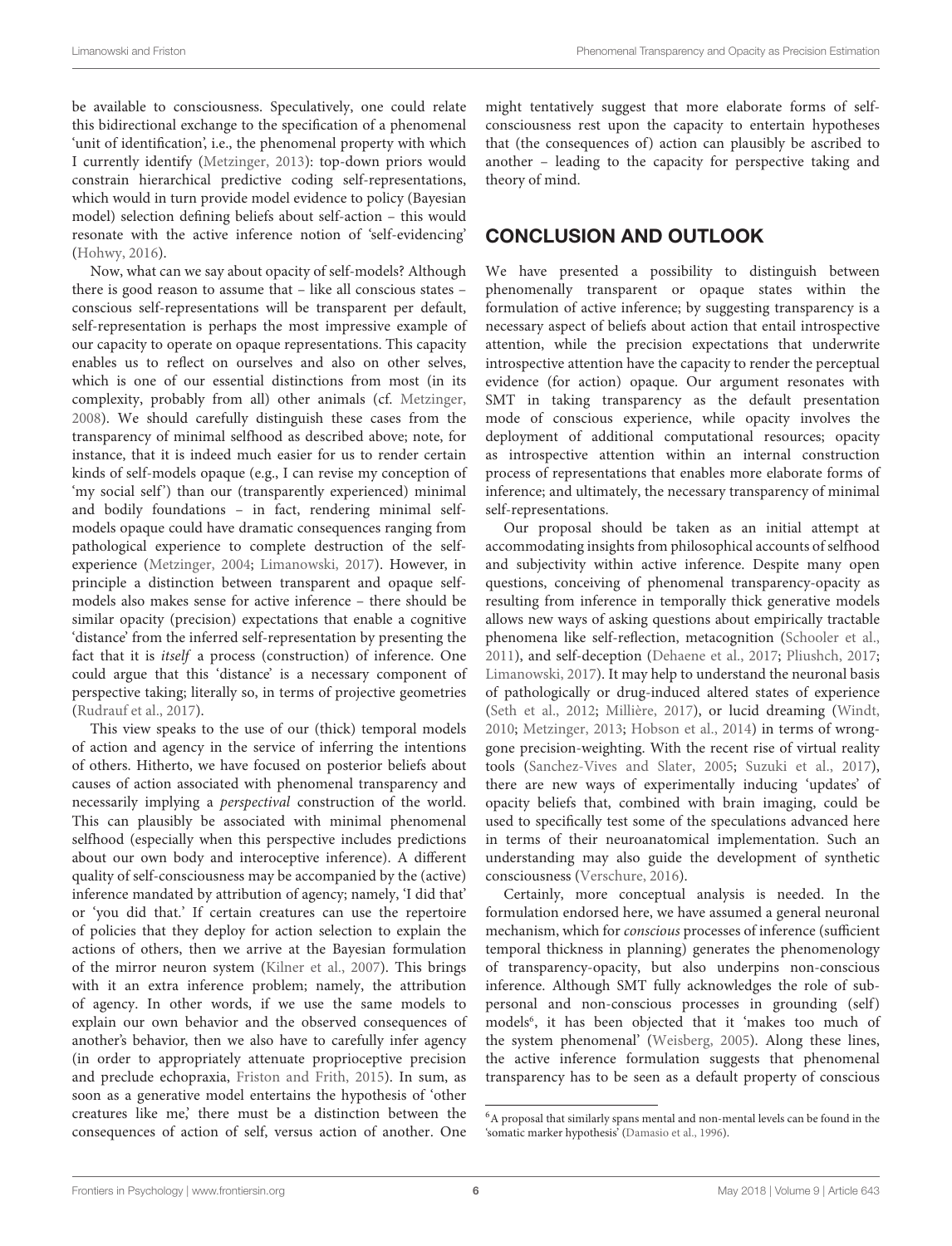states – including self-consciousness – arising from a general neuronal mechanism of model optimisation under temporally 'thick' inference, where some beliefs simply cannot be rendered opaque due to the model's architecture. Conveniently, the active inference formulation thus accommodates SMT's proposal of a limit to the mental self-modeling process that avoids an otherwise infinite regress.

Pushing our argument further, we presume that any fully conscious living system will develop conscious, transparent mental representations of its 'self.' Along active inference, there is already some minimal notion of selfhood entailed in the notion of a 'self-evidencing' model, using a statistical separation of self from non-self by a Markov blanket when consciousness arises. Our argument is further that consciousness will always go hand-in-hand with self-consciousness.<sup>7</sup> At first sight, this may seem to contradict SMT's claim that there can be phenomenal world-models without phenomenal self-models [\(Metzinger,](#page-7-0) [2003,](#page-7-0) [2004\)](#page-7-1) and the related idea of temporally un-extended 'minimal' self-consciousness [\(Gallagher,](#page-7-38) [2000;](#page-7-38) cf. [Blanke and](#page-6-1) [Metzinger,](#page-6-1) [2009\)](#page-6-1) – these points remain to be clarified. Finally, active inference as planning, due to its inherently 'epistemic' notion and the implied importance of 'self' priors, seems to us most closely related to the concept of an EAM (see above;

## **REFERENCES**

- <span id="page-6-8"></span>Adams, R. A., Shipp, S., and Friston, K. J. (2013a). Predictions not commands: active inference in the motor system. Brain Struct. Funct. 218, 611–643. [doi: 10.1007/s00429-012-0475-5](https://doi.org/10.1007/s00429-012-0475-5)
- <span id="page-6-14"></span>Adams, R. A., Stephan, K. E., Brown, H. R., Frith, C. D., and Friston, K. J. (2013b). The computational anatomy of psychosis. Front. Psychiatry 4:47. [doi: 10.3389/](https://doi.org/10.3389/fpsyt.2013.00047) [fpsyt.2013.00047](https://doi.org/10.3389/fpsyt.2013.00047)
- <span id="page-6-16"></span>Allen, M., and Friston, K. J. (2016). From cognitivism to autopoiesis: towards a computational framework for the embodied mind. Synthese 1–24. [doi: 10.1007/](https://doi.org/10.1007/s11229-016-1288-5) [s11229-016-1288-5](https://doi.org/10.1007/s11229-016-1288-5)
- <span id="page-6-15"></span>Apps, M. A., and Tsakiris, M. (2014). The free-energy self: a predictive coding account of self-recognition. Neurosci. Biobehav. Rev. 41, 85–97. [doi: 10.1016/](https://doi.org/10.1016/j.neubiorev.2013.01.029) [j.neubiorev.2013.01.029](https://doi.org/10.1016/j.neubiorev.2013.01.029)
- <span id="page-6-5"></span>Bastos, A. M., Usrey, W. M., Adams, R. A., Mangun, G. R., Fries, P., and Friston, K. J. (2012). Canonical microcircuits for predictive coding. Neuron 76, 695–711. [doi: 10.1016/j.neuron.2012.10.038](https://doi.org/10.1016/j.neuron.2012.10.038)
- <span id="page-6-1"></span>Blanke, O., and Metzinger, T. (2009). Full-body illusions and minimal phenomenal selfhood. Trends Cogn. Sci. 13, 7–13. [doi: 10.1016/j.tics.2008.](https://doi.org/10.1016/j.tics.2008.10.003) [10.003](https://doi.org/10.1016/j.tics.2008.10.003)
- <span id="page-6-9"></span>Brown, H., Adams, R. A., Parees, I., Edwards, M., and Friston, K. (2013). Active inference, sensory attenuation and illusions. Cogn. Process. 14, 411–427. [doi: 10.1007/s10339-013-0571-3](https://doi.org/10.1007/s10339-013-0571-3)
- <span id="page-6-17"></span>Butz, M. V. (2008). How and why the brain lays the foundations for a conscious self. Constr. Found. 4, 1–14.
- <span id="page-6-3"></span>Clark, A. (2015). Surfing Uncertainty: Prediction, Action, and the Embodied Mind. Oxford: Oxford University Press.
- <span id="page-6-12"></span>Collerton, D., Perry, E., and McKeith, I. (2005). Why people see things that are not there: a novel Perception and Attention Deficit model for recurrent complex visual hallucinations. Behav. Brain Sci. 28, 737–757. [doi: 10.1017/](https://doi.org/10.1017/S0140525X05000130) [S0140525X05000130](https://doi.org/10.1017/S0140525X05000130)
- <span id="page-6-22"></span>Damasio, A. (2012). Self Comes to Mind: Constructing the Conscious Brain. New York, NY: Vintage.

[Metzinger,](#page-7-4) [2013\)](#page-7-4), which in SMT is one particular kind of PSM, transparently equipped with attentional agency. Since we assume transparency as a default presentation mode of consciousness, and attention as a universal mechanism across the entire HGM, perhaps we will have to conceive of any conscious self-model as an EAM.

# AUTHOR CONTRIBUTIONS

All authors listed have made a substantial, direct and intellectual contribution to the work, and approved it for publication.

# FUNDING

This work was supported by funding from the European Union's Horizon 2020 Research and Innovation Programme under the Marie Skłodowska-Curie grant agreement no. 749988 to JL. KF was funded by a Wellcome Trust Principal Research Fellowship (Ref: 088130/Z/09/Z).

## ACKNOWLEDGMENTS

We thank Thomas Parr for the very helpful discussion of the presented ideas.

- <span id="page-6-20"></span>Damasio, A. R., Everitt, B. J., and Bishop, D. (1996). The somatic marker hypothesis and the possible functions of the prefrontal cortex. Philos. Trans. R. Soc. B Biol. Sci. 351, 1413–1420. [doi: 10.1098/rstb.1996.0125](https://doi.org/10.1098/rstb.1996.0125)
- <span id="page-6-23"></span>Dehaene, S., Lau, H., and Koudier, S. (2017). What is consciousness, and could machines have it? Science 358, 486–492. [doi: 10.1126/science.aan8871](https://doi.org/10.1126/science.aan8871)
- <span id="page-6-18"></span>Edelman, G. (2001). Consciousness: the remembered present. Ann. N. Y. Acad. Sci. 929, 111–122. [doi: 10.1111/j.1749-6632.2001.tb05711.x](https://doi.org/10.1111/j.1749-6632.2001.tb05711.x)
- <span id="page-6-21"></span>Edelman, G. M. (2003). Naturalizing consciousness: a theoretical framework. Proc. Natl. Acad. Sci. U.S.A. 100, 5520–5524. [doi: 10.1073/pnas.0931349100](https://doi.org/10.1073/pnas.0931349100)
- <span id="page-6-13"></span>Edwards, M. J., Adams, R. A., Brown, H., Pareés, I., and Friston, K. J. (2012). A Bayesian account of 'hysteria'. Brain 135, 3495–3512. [doi: 10.1093/brain/](https://doi.org/10.1093/brain/aws129) [aws129](https://doi.org/10.1093/brain/aws129)
- <span id="page-6-6"></span>Feldman, H., and Friston, K. (2010). Attention, uncertainty, and free-energy. Front. Hum. Neurosci. 4:215. [doi: 10.3389/fnhum.2010.00215](https://doi.org/10.3389/fnhum.2010.00215)
- <span id="page-6-0"></span>Fodor, J. (1983). Modularity of Mind. Cambridge, MA: MIT Press.
- <span id="page-6-11"></span>Friston, K. (2005). A theory of cortical responses. Philos. Trans. R. Soc. Lond. B Biol. Sci. 360, 815–836. [doi: 10.1098/rstb.2005.1622](https://doi.org/10.1098/rstb.2005.1622)
- <span id="page-6-2"></span>Friston, K. (2010). The free-energy principle: a unified brain theory? Nat. Rev. Neurosci. 11, 127–138. [doi: 10.1038/nrn2787](https://doi.org/10.1038/nrn2787)
- <span id="page-6-19"></span>Friston, K. (2017). The Mathematics of Mind-Time. Available at: [https://aeon.co/](https://aeon.co/essays/consciousness-is-not-a-thing-but-a-process-of-inference) [essays/consciousness-is-not-a-thing-but-a-process-of-inference](https://aeon.co/essays/consciousness-is-not-a-thing-but-a-process-of-inference)
- <span id="page-6-24"></span>Friston, K., and Frith, C. (2015). A duet for one. Conscious. Cogn. 36, 390–405. [doi: 10.1016/j.concog.2014.12.003](https://doi.org/10.1016/j.concog.2014.12.003)
- <span id="page-6-10"></span>Friston, K., Schwartenbeck, P., FitzGerald, T., Moutoussis, M., Behrens, T., and Dolan, R. J. (2014). The anatomy of choice: dopamine and decision-making. Philos. Trans. R. Soc. Lond. B Biol. Sci. 369:20130481. [doi: 10.1098/rstb.2013.](https://doi.org/10.1098/rstb.2013.0481) [0481](https://doi.org/10.1098/rstb.2013.0481)
- <span id="page-6-7"></span>Friston, K. J., Daunizeau, J., Kilner, J., and Kiebel, S. J. (2010). Action and behavior: a free-energy formulation. Biol. Cybern. 102, 227–260. [doi: 10.1007/s00422-](https://doi.org/10.1007/s00422-010-0364-z) [010-0364-z](https://doi.org/10.1007/s00422-010-0364-z)
- <span id="page-6-4"></span>Friston, K. J., FitzGerald, T., Rigoli, F., Schwartenbeck, P., and Pezzulo, G. (2017a). Active inference: a process theory. Neural Comput. 29, 1–49. [doi: 10.1162/](https://doi.org/10.1162/NECO_a_00912) [NECO\\_a\\_00912](https://doi.org/10.1162/NECO_a_00912)

 $^7$  Here we refer to self-consciousness as the basic experience of being a self [\(Blanke](#page-6-1) [and Metzinger,](#page-6-1) [2009\)](#page-6-1), which can be the basis for, but not necessarily implies higher, cognitive levels of self-awareness or self-recognition.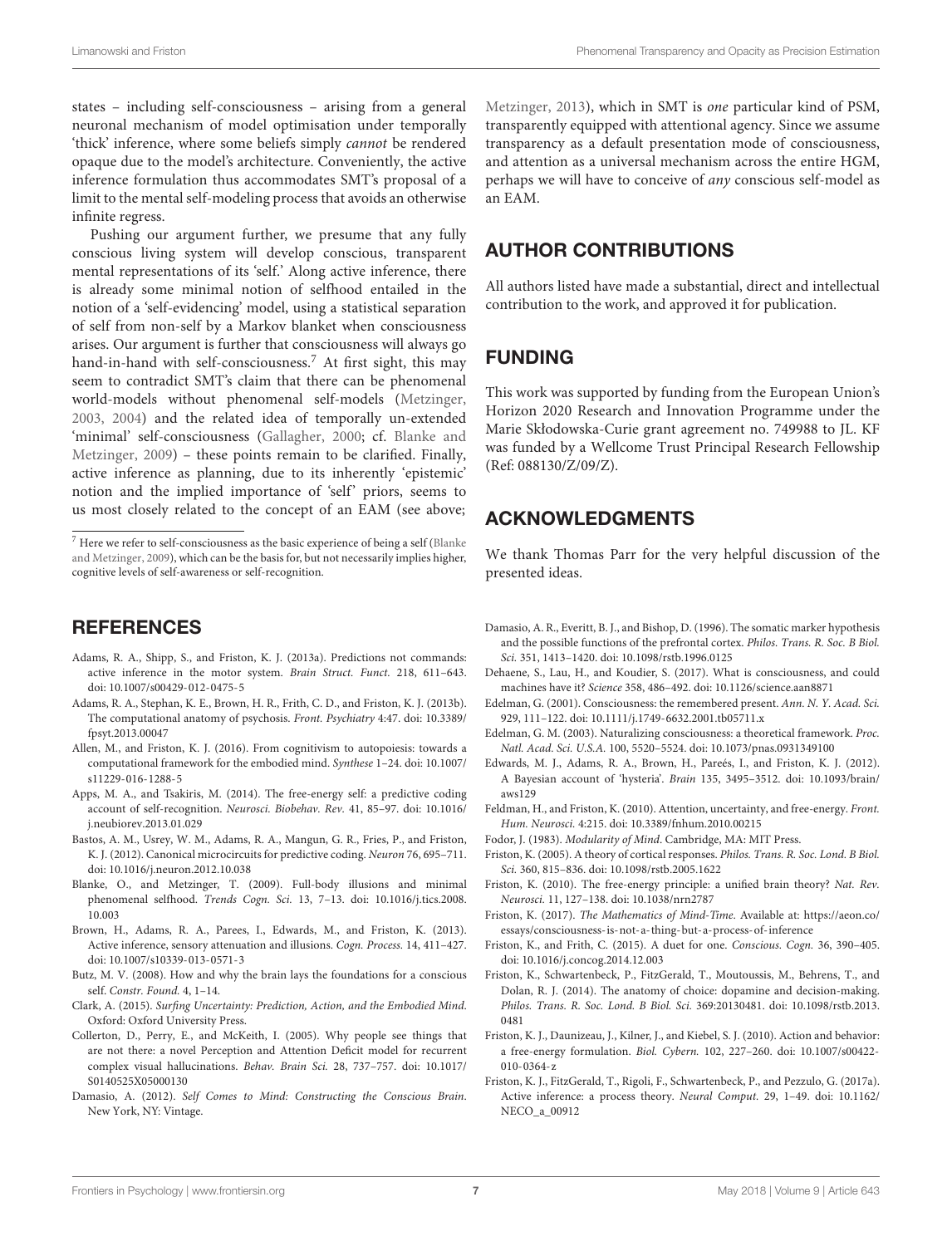- <span id="page-7-16"></span>Friston, K. J., Parr, T., and de Vries, B. (2017b). The graphical brain: belief propagation and active inference. Netw. Neurosci. 1, 381–414. [doi: 10.1162/](https://doi.org/10.1162/NETN_a_00018) [NETN\\_a\\_00018](https://doi.org/10.1162/NETN_a_00018)
- <span id="page-7-17"></span>Friston, K. J., Rosch, R., Parr, T., Price, C., and Bowman, H. (2017c). Deep temporal models and active inference. Neurosci. Biobehav. Rev. 77, 388–402. [doi: 10.1016/](https://doi.org/10.1016/j.neubiorev.2017.04.009) [j.neubiorev.2017.04.009](https://doi.org/10.1016/j.neubiorev.2017.04.009)
- <span id="page-7-38"></span>Gallagher, S. (2000). Philosophical conceptions of the self: implications for cognitive science. Trends Cogn. Sci. 4, 14–21. [doi: 10.1016/S1364-6613\(99\)](https://doi.org/10.1016/S1364-6613(99)01417-5) [01417-5](https://doi.org/10.1016/S1364-6613(99)01417-5)
- <span id="page-7-39"></span>Gallese, V., and Metzinger, T. (2003). Motor ontology: the representational reality of goals, actions and selves. Philos. Psychol. 16, 365–388. [doi: 10.1080/](https://doi.org/10.1080/0951508032000121760) [0951508032000121760](https://doi.org/10.1080/0951508032000121760)
- <span id="page-7-12"></span>Graziano, M. S., and Webb, T. W. (2015). The attention schema theory: a mechanistic account of subjective awareness. Front. Psychol. 6:500. [doi: 10.3389/](https://doi.org/10.3389/fpsyg.2015.00500) [fpsyg.2015.00500](https://doi.org/10.3389/fpsyg.2015.00500)
- <span id="page-7-9"></span>Harman, G. (1990). The intrinsic quality of experience. Philos. Perspect. 4, 31–52. [doi: 10.2307/2214186](https://doi.org/10.2307/2214186)
- <span id="page-7-42"></span>Hobson, J. A., Hong, C. C., and Friston, K. J. (2014). Virtual reality and consciousness inference in dreaming. Front. Psychol. 5:1133. [doi: 10.3389/fpsyg.](https://doi.org/10.3389/fpsyg.2014.01133) [2014.01133](https://doi.org/10.3389/fpsyg.2014.01133)
- <span id="page-7-13"></span>Hohwy, J. (2013). The Predictive Mind. Oxford: OUP. [doi: 10.1093/acprof:oso/](https://doi.org/10.1093/acprof:oso/9780199682737.001.0001) [9780199682737.001.0001](https://doi.org/10.1093/acprof:oso/9780199682737.001.0001)
- <span id="page-7-14"></span>Hohwy, J. (2016). The self-evidencing brain. Noûs 50, 259–285. [doi: 10.1111/nous.](https://doi.org/10.1111/nous.12062) [12062](https://doi.org/10.1111/nous.12062)
- <span id="page-7-37"></span>Ishida, H., Suzuki, K., and Grandi, L. C. (2015). Predictive coding accounts of shared representations in parieto-insular networks. Neuropsychologia 70, 442–454. [doi: 10.1016/j.neuropsychologia.2014.10.020](https://doi.org/10.1016/j.neuropsychologia.2014.10.020)
- <span id="page-7-40"></span>James, W. (1890). The Principles of Psychology, Vol. 1. New York, NY: Holt. [doi:](https://doi.org/10.1037/10538-000) [10.1037/10538-000](https://doi.org/10.1037/10538-000)
- <span id="page-7-44"></span>Kilner, J. M., Friston, K. J., and Frith, C. D. (2007). Predictive coding: an account of the mirror neuron system. Cogn. Process. 8, 159–166. [doi: 10.1007/s10339-007-](https://doi.org/10.1007/s10339-007-0170-2) [0170-2](https://doi.org/10.1007/s10339-007-0170-2)
- <span id="page-7-15"></span>Kirchhoff, M., Parr, T., Palacios, E., Friston, K., and Kiverstein, J. (2018). The Markov blankets of life: autonomy, active inference and the free energy principle. J. R. Soc. Interface 15:20170792. [doi: 10.1098/rsif.20](https://doi.org/10.1098/rsif.2017.0792) [17.0792](https://doi.org/10.1098/rsif.2017.0792)
- <span id="page-7-36"></span>Limanowski, J. (2014). What can body ownership illusions tell us about minimal phenomenal selfhood? Front. Hum. Neurosci. 8:946. [doi: 10.3389/fnhum.2014.](https://doi.org/10.3389/fnhum.2014.00946) [00946](https://doi.org/10.3389/fnhum.2014.00946)
- <span id="page-7-28"></span>Limanowski, J. (2017). "(Dis-)attending to the body - action and self-experience in the active inference framework," in Philosophy and Predictive Processing: 18, eds T. Metzinger and W. Wiese (Frankfurt am Main: MIND Group).
- <span id="page-7-7"></span>Limanowski, J., and Blankenburg, F. (2013). Minimal self-models and the free energy principle. Front. Hum. Neurosci. 7:547. [doi: 10.3389/fnhum.2013.](https://doi.org/10.3389/fnhum.2013.00547) [00547](https://doi.org/10.3389/fnhum.2013.00547)
- <span id="page-7-11"></span>Lycan, W. (2015). "Representational theories of consciousness," in The Stanford Encyclopedia of Philosophy (Summer 2015 Edition), ed. E. N. Zalta. [https://plato.](https://plato.stanford.edu/archives/sum2015/entries/consciousness-representational/) [stanford.edu/archives/sum2015/entries/consciousness-representational/](https://plato.stanford.edu/archives/sum2015/entries/consciousness-representational/)
- <span id="page-7-0"></span>Metzinger, T. (2003). Phenomenal transparency and cognitive self-reference. Phenomenol. Cogn. Sci. 2, 353–393. [doi: 10.1023/B:PHEN.0000007366.42](https://doi.org/10.1023/B:PHEN.0000007366.42918.eb) [918.eb](https://doi.org/10.1023/B:PHEN.0000007366.42918.eb)
- <span id="page-7-1"></span>Metzinger, T. (2004). Being No One: the Self-Model Theory of Subjectivity. Cambridge, MA: MIT Press.
- <span id="page-7-2"></span>Metzinger, T. (2007). Self models. Scholarpedia 2:4174. [doi: 10.4249/scholarpedia.](https://doi.org/10.4249/scholarpedia.4174) [4174](https://doi.org/10.4249/scholarpedia.4174)
- <span id="page-7-3"></span>Metzinger, T. (2008). Empirical perspectives from the self-model theory of subjectivity: a brief summary with examples. Prog. Brain Res. 168, 215–278. [doi: 10.1016/S0079-6123\(07\)68018-2](https://doi.org/10.1016/S0079-6123(07)68018-2)
- <span id="page-7-4"></span>Metzinger, T. (2013). Why are dreams interesting for philosophers? The example of minimal phenomenal selfhood, plus an agenda for future research. Front. Psychol. 4:746. [doi: 10.3389/fpsyg.2013.00746](https://doi.org/10.3389/fpsyg.2013.00746)
- <span id="page-7-5"></span>Metzinger, T. (2014). How does the brain encode epistemic reliability? Perceptual presence, phenomenal transparency, and counterfactual richness. Cogn. Neurosci. 5, 122–124. [doi: 10.1080/17588928.2014.](https://doi.org/10.1080/17588928.2014.905519) [905519](https://doi.org/10.1080/17588928.2014.905519)
- <span id="page-7-6"></span>Metzinger, T. (2017). "The problem of mental action - predictive control without sensory sheets," in Philosophy and Predictive Processing: 19, eds T. Metzinger and W. Wiese (Frankfurt am Main: MIND Group).
- <span id="page-7-30"></span>Millière, R. (2017). Looking for the self: phenomenology, neurophysiology and philosophical significance of drug-induced ego dissolution. Front. Hum. Neurosci. 11:245. [doi: 10.3389/fnhum.2017.00245](https://doi.org/10.3389/fnhum.2017.00245)
- <span id="page-7-8"></span>Moore, G. E. (1903). The refutation of idealism. Mind 12, 433–453. [doi: 10.1093/](https://doi.org/10.1093/mind/XII.4.433) [mind/XII.4.433](https://doi.org/10.1093/mind/XII.4.433)
- <span id="page-7-18"></span>Parr, T., and Friston, K. J. (2017a). Uncertainty, epistemics and active inference. J. R. Soc. Interface 14:20170376. [doi: 10.1098/rsif.2017.0376](https://doi.org/10.1098/rsif.2017.0376)
- <span id="page-7-19"></span>Parr, T., and Friston, K. J. (2017b). Working memory, attention, and salience in active inference. Sci. Rep. 7:14678. [doi: 10.1038/s41598-017-15249-0](https://doi.org/10.1038/s41598-017-15249-0)
- <span id="page-7-31"></span>Pellicano, E., and Burr, D. (2012). When the world becomes 'too real': a Bayesian explanation of autistic perception. Trends Cogn. Sci. 16, 504–510. [doi: 10.1016/](https://doi.org/10.1016/j.tics.2012.08.009) [j.tics.2012.08.009](https://doi.org/10.1016/j.tics.2012.08.009)
- <span id="page-7-25"></span>Pezzulo, G. (2017). "Tracing the roots of cognition in predictive processing," in Philosophy and Predictive Processing: 20, eds T. Metzinger and W. Wiese (Frankfurt am Main: MIND Group).
- <span id="page-7-45"></span>Pliushch, I. (2017). "The overtone model of self-deception," in Philosophy and Predictive Processing: 21, eds T. Metzinger and W. Wiese (Frankfurt am Main: MIND Group).
- <span id="page-7-33"></span>Powers, A. R., Kelley, M., and Corlett, P. R. (2016). Hallucinations as top-down effects on perception. Biol. Psychiatry Cogn. Neurosci. Neuroimaging 1, 393–400. [doi: 10.1016/j.bpsc.2016.04.003](https://doi.org/10.1016/j.bpsc.2016.04.003)
- <span id="page-7-34"></span>Powers, A. R., Mathys, C., and Corlett, P. R. (2017). Pavlovian conditioning– induced hallucinations result from overweighting of perceptual priors. Science 357, 596–600. [doi: 10.1126/science.aan3458](https://doi.org/10.1126/science.aan3458)
- <span id="page-7-26"></span>Powers, W. T. (1973/2005). Behavior: The Control of Perception, 2nd Edn. San Diego, CA: Benchmark.
- <span id="page-7-43"></span>Rudrauf, D., Bennequin, D., Granic, I., Landini, G., Friston, K., and Williford, K. (2017). A mathematical model of embodied consciousness. J. Theor. Biol. 428, 106–131. [doi: 10.1016/j.jtbi.2017.05.032](https://doi.org/10.1016/j.jtbi.2017.05.032)
- <span id="page-7-46"></span>Sanchez-Vives, M. V., and Slater, M. (2005). From presence to consciousness through virtual reality. Nat. Rev. Neurosci. 6, 332–339. [doi: 10.1038/nrn](https://doi.org/10.1038/nrn1651) [1651](https://doi.org/10.1038/nrn1651)
- <span id="page-7-27"></span>Schooler, J. W., Smallwood, J., Christoff, K., Handy, T. C., Reichle, E. D., and Sayette, M. A. (2011). Meta-awareness, perceptual decoupling and the wandering mind. Trends Cogn. Sci. 15, 319–326. [doi: 10.1016/j.tics.2011.](https://doi.org/10.1016/j.tics.2011.05.006) [05.006](https://doi.org/10.1016/j.tics.2011.05.006)
- <span id="page-7-41"></span>Seth, A. (2009). Explanatory correlates of consciousness: theoretical and computational challenges. Cogn. Comput. 1, 50–63. [doi: 10.1007/s12559-009-](https://doi.org/10.1007/s12559-009-9007-x) [9007-x](https://doi.org/10.1007/s12559-009-9007-x)
- <span id="page-7-35"></span>Seth, A. K. (2013). Interoceptive inference, emotion, and the embodied self. Trends Cogn. Sci. 17, 565–573. [doi: 10.1016/j.tics.2013.09.007](https://doi.org/10.1016/j.tics.2013.09.007)
- <span id="page-7-24"></span>Seth, A. K. (2014). A predictive processing theory of sensorimotor contingencies: explaining the puzzle of perceptual presence and its absence in synesthesia. Cogn. Neurosci. 5, 97–118. [doi: 10.1080/17588928.2013.877880](https://doi.org/10.1080/17588928.2013.877880)
- <span id="page-7-21"></span>Seth, A. K. (2016). The Real Problem. Available at: [https://aeon.co/essays/the-hard](https://aeon.co/essays/the-hard-problem-of-consciousness-is-a-distraction-from-the-real-one)[problem-of-consciousness-is-a-distraction-from-the-real-one](https://aeon.co/essays/the-hard-problem-of-consciousness-is-a-distraction-from-the-real-one)
- <span id="page-7-23"></span>Seth, A. K., and Friston, K. J. (2016). Active interoceptive inference and the emotional brain. Philos. Trans. R. Soc. B Biol. Sci. 371:20160007. [doi: 10.1098/](https://doi.org/10.1098/rstb.2016.0007) [rstb.2016.0007](https://doi.org/10.1098/rstb.2016.0007)
- <span id="page-7-29"></span>Seth, A. K., Suzuki, K., and Critchley, H. D. (2012). An interoceptive predictive coding model of conscious presence. Front. Psychol. 2:395. [doi: 10.3389/fpsyg.](https://doi.org/10.3389/fpsyg.2011.00395) [2011.00395](https://doi.org/10.3389/fpsyg.2011.00395)
- <span id="page-7-22"></span>Seth, A. K., Verschure, P. F., Morsella, E., O'Regan, J. K., Blanke, O., Butz, M. V., et al. (2016). "Action-oriented understanding of consciousness and the structure of experience," in The Pragmatic Turn: Toward Action-Oriented Views in Cognitive Science, eds A. K. Engel, K. J. Friston, and D. Kragic, Strüngmann Forum Reports Series, Vol. 18, ed. J. Lupp (Cambridge, MA: MIT Press).
- <span id="page-7-20"></span>Srinivasan, M. V., Laughlin, S. B., and Dubs, A. (1982). Predictive coding: a fresh view of inhibition in the retina. Proc. R. Soc. Lond. B Biol. Sci. 216, 427–459. [doi: 10.1098/rspb.1982.0085](https://doi.org/10.1098/rspb.1982.0085)
- <span id="page-7-47"></span>Suzuki, K., Roseboom, W., Schwartzman, D. J., and Seth, A. K. (2017). A deepdream virtual reality platform for studying altered perceptual phenomenology. Sci. Rep. 7:15982. [doi: 10.1038/s41598-017-16316-2](https://doi.org/10.1038/s41598-017-16316-2)
- <span id="page-7-10"></span>Tye, M. (1999). Phenomenal consciousness: the explanatory gap as a cognitive illusion. Mind 108, 705–725. [doi: 10.1093/mind/108.432.705](https://doi.org/10.1093/mind/108.432.705)
- <span id="page-7-32"></span>Van de Cruys, S., Evers, K., Van der Hallen, R., Van Eylen, L., Boets, B., de-Wit, L., et al. (2014). Precise minds in uncertain worlds: predictive coding in autism. Psychol. Rev. 121, 649–675. [doi: 10.1037/a0037665](https://doi.org/10.1037/a0037665)